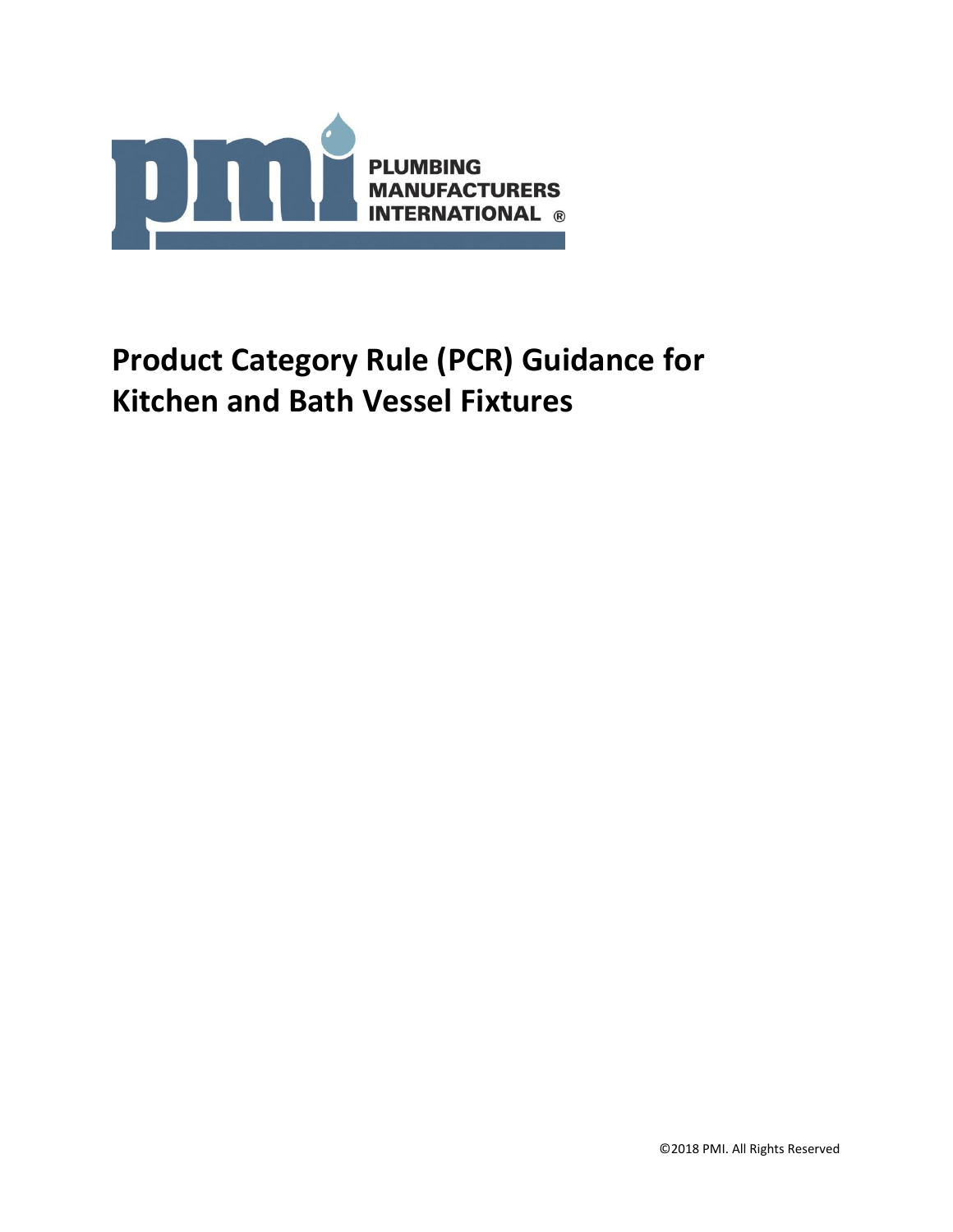# **INTRODUCTION**

This Product Category Rules (PCR) Guidance Document for Kitchen and Bath Vessel Fixtures was created by Plumbing Manufacturers International (PMI) manufacturing members with the goal that it would result in the consistency of rules and calculations used by program operators in their development of PCRs for such plumbing products.

**SUGGESTED SEARCH TERMS:** The following terms are recommended for Search Engine Optimization (SEO). It is recommended to use these terms in conjunction with product terms (bathtub, sink, shower receptor, toilet bowl, bidet, fixture, vessel, etc.) to maximize success.

Environmental Product Declaration (EPD) Product Category Rule (PCR) Life Cycle Assessment (LCA) ISO 14020 ISO 14025 EN15804 Life Cycle Type III Environmental Declaration

# **IMPORTANT NOTES**

**This document is not a standard, code or regulation and it creates no legal obligation. This document is advisory in nature, informational in content, and intended to assist program operators in the development of product category rules.**

**This document is based on ISO 14025:2006<sup>1</sup> , Section 6.7: Procedure for the Development of PCR and Section 7.2: Declaration Content, as well as the ACLCA "***Guidance for Product Category Rule Development<sup>2</sup>* **."**

 $\overline{a}$ 

<sup>1</sup> ISO 14025:2006: Environmental Labels and Declarations - Type III Environmental Declarations - Principles and Procedures. (2006). International Organization for Standardization, Technical Committee ISO/TC 207: Environmental Management-Subcommittee SC 3: Environmental labelling.

<sup>&</sup>lt;sup>2</sup> Ingwersen, W., Subramanian, V., (Eds.). (2013). Guidance for Product Category Rule Development (1). 4/4The Product Category Rule Guidance Development Initiative.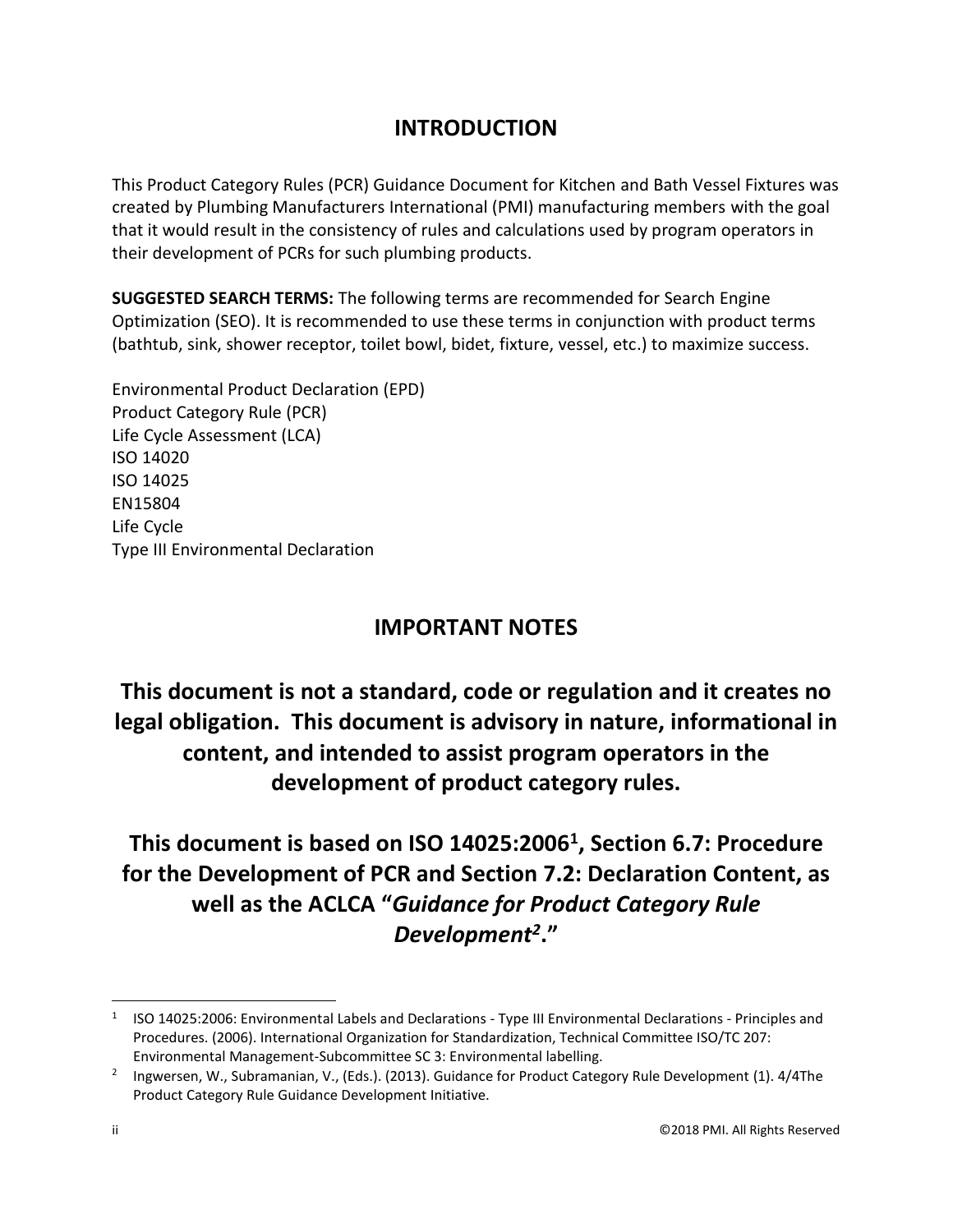# **Table of Contents**

# **Document Version Control**

| <b>Version</b> | <b>Revision Date</b> | <b>Section(s) Revised</b>                                                                                                                                                                                                                                                                                                                                                                                                                                                                    | <b>Description of</b>                                                                             | <b>Revised By</b>        |
|----------------|----------------------|----------------------------------------------------------------------------------------------------------------------------------------------------------------------------------------------------------------------------------------------------------------------------------------------------------------------------------------------------------------------------------------------------------------------------------------------------------------------------------------------|---------------------------------------------------------------------------------------------------|--------------------------|
| No.            |                      |                                                                                                                                                                                                                                                                                                                                                                                                                                                                                              | <b>Revision(s)</b>                                                                                |                          |
| 1.0            | 3/23/2016            |                                                                                                                                                                                                                                                                                                                                                                                                                                                                                              | <b>Initial Release</b>                                                                            |                          |
| 1.1            | 3/5/2018             | Introduction; B.<br><b>Preparation for PCR</b><br><b>Development</b> - Section<br>2.a.i. and Section 5.a.i.; C.<br><b>Developing the Contents</b><br>of a PCR Document -<br>Table 3: System Boundary<br>Specifications, Section<br>1.c.i., Section 1.c.ii.,<br>Section 1.c.iii., Section<br>1.d., Section 1.e., Section<br>1.g., Section 1.i., Section<br>1.j., Section 1.k., Table 4:<br><b>Product Cleaning</b><br>Assumptions; D. General<br><b>Declaration Content -</b><br>Section 1.k. | To harmonize with PMI's<br><b>PCR Guidance for</b><br>Kitchen and Bath Fixture<br><b>Fittings</b> | <b>Sustainability TG</b> |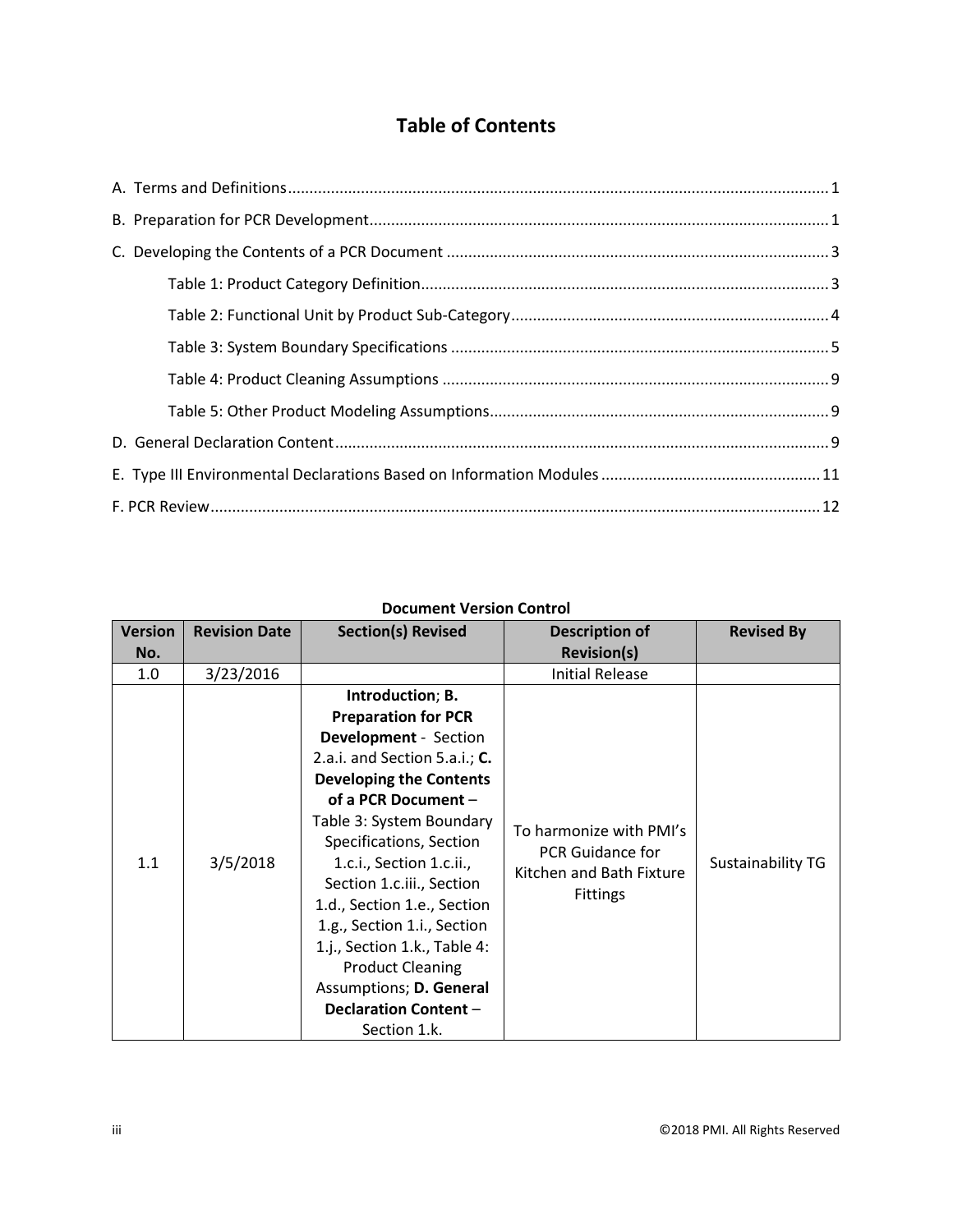

## <span id="page-3-0"></span>**A. Terms and Definitions**

Pages 10-11 of the ACLCA "Guidance for Product Category Rule Development<sup>3</sup>" is recommended to familiarize the reader with terms commonly used throughout this document. Specific terms and definitions relative to the topic may be found in ISO 14020 or ISO 14025. Additional terms and definitions specific to the general category of "Kitchen and Bath Vessel Fixtures" are as follows:

1. Production aids: for owned operations, necessary production materials consumed in the manufacturing process but not directly included in the final product. For example, polishing media, hydraulic oil, and mold release agents are considered production aids, but molds that are reusable for many cycles (100 or more) are not.

#### <span id="page-3-1"></span>**B. Preparation for PCR Development**

Chapter 2 of the ACLCA "*Guidance for Product Category Rule Development<sup>4</sup>* " is recommended in whole to guide the preparation stage before development of a PCR. This section includes the following tasks *(add detail beyond definitions covered in Section A as necessary for intent clarity)*:

- 1. Determine if a PCR is the appropriate application for the desired outcome.
- 2. Key steps before creation:
	- a. Identify one or more Type III Program Operators with proof of eligibility to ISO 14025 as a partner to ensure conformance with applicable standards and generally accepted practice.
		- i. Selection of a Program Operator should not preclude the involvement of other Program Operators that desire to work in a collaborative manner to form a consensus standard.
		- ii. Further, program operators are encouraged to develop the PCR in collaboration with other program operators with activity in the same market (e.g. North America).
	- b. Determine the product category.
	- c. Perform a thorough search of existing PCRs in this category.
		- i. This search should include both in-market and out-of-market PCRs.
		- ii. The involved Program Operator(s) should coordinate this.
	- d. Involve parties with previous work in this category.
- 3. Identify the stakeholders.
	- a. Program Operator manages the development.
	- b. Any stakeholder can be the driver.
		- i. Stakeholders include plumbing fixture manufacturers, other program operators, PMI members and allied members, and other plumbing fixture trade associations, product end users and specifiers, consumer organizations, governmental and other public bodies, and non-governmental organizations.
	- c. Process must be transparent. A "transparent" PCR development process is one that:
		- i. Maintains Program Operator rules in a publicly available location, free of charge.

 $\overline{a}$ 

<sup>3</sup> Ingwersen, W., Subramanian, V., (Eds.). (2013). Guidance for Product Category Rule Development (1.0 ed.). The Product Category Rule Guidance Development Initiative.

<sup>4</sup> Ibid.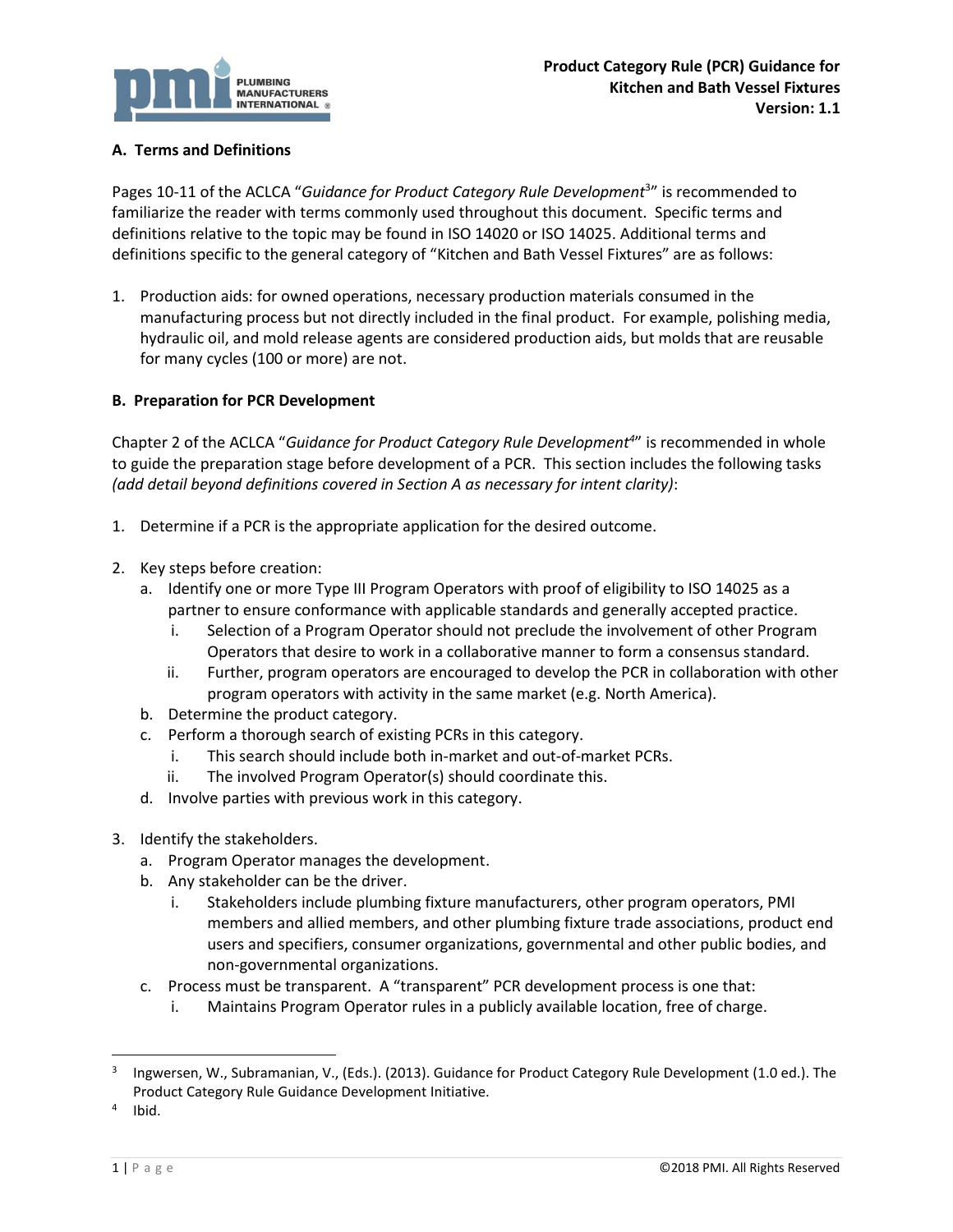

- ii. Maintains up to date records of the entire development process activity, in a publicly available location, free of charge.
- iii. Specifically identifies stakeholders from the categories in Section (3)(b) above, deemed essential to a quality, open PCR development process.
- iv. Actively notifies these stakeholders of initiation of the PCR development process, updates to the development process, and corresponding records. An "active notification" is one that is directed at an individual organization.
- v. Allows sufficient time (a minimum of 30 days following notification) for stakeholders to respond to deliverables in the development process.
- vi. Responds to all stakeholder comments throughout the process, maintaining these responses as part of recordkeeping. Responses should be made in a reasonable timeframe; in no case greater than 90 days.
- 4. Announce intent to develop a PCR.
	- a. See the stakeholder and transparency expectations in Sections (3)(b) and (3)(c) above, with focus on stakeholder identification and active notification.
- 5. Form a PCR development committee.
	- a. The involved program operator(s) are responsible for assembling the PCR development committee, including:
		- i. Ensuring a mix of perspectives and competencies among the members of a PCR committee is achieved.
		- ii. Potential conflicts of interest are identified and resolved.
	- b. This committee at a minimum must include an LCA expert, product expert, program operator representative, a representative of each organization funding PCR development, and downstream customer/specifier. A single individual may satisfy multiple roles.
- 6. Create definition and classification of product category with a clear scope.
	- a. Use international terms/definitions of product functions.
	- b. Use known/existing classification methodologies where possible (e.g. the CSI format to clearly identify included products).
- 7. Determine steps needed to create alignment.
	- a. How to collect data and create impact factors; rules and procedures alignment.
	- b. Analysis methods.
	- c. Create a unified PCR.
	- d. Adaptation, revision, or updating of existing methods from other PCRs when possible.
- 8. Identify and review existing LCAs that may be used to support PCR development.
	- a. These pre-existing LCAs are independent of the LCA performed by the product manufacturer to support an EPD for a specific product.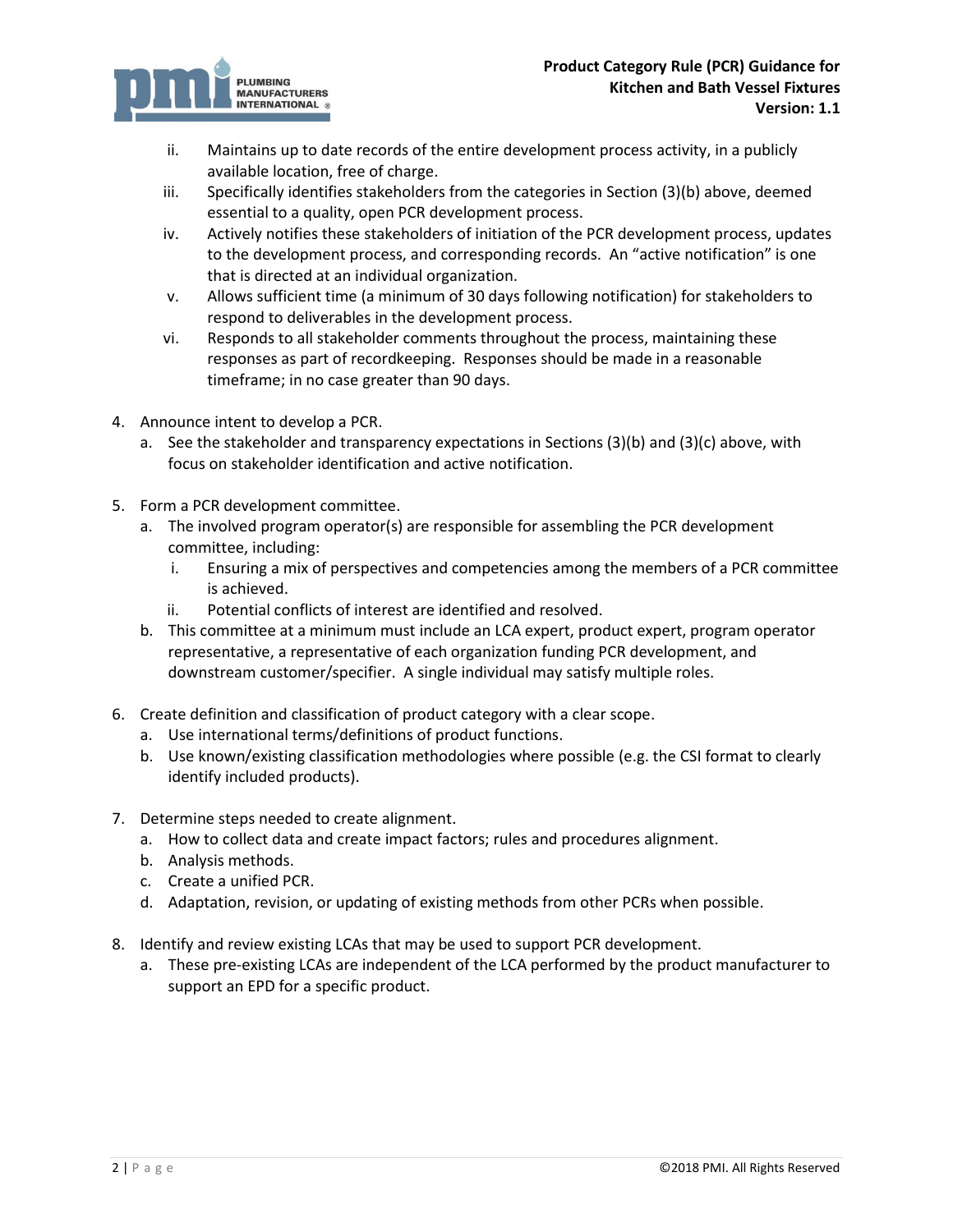

# <span id="page-5-0"></span>**C. Developing the Contents of a PCR Document (ISO 14025:2006(E), Section 6.7.1<sup>5</sup> )**

Detail following the outline of ISO 14025:2006(E), Section 6.7.1<sup>6</sup> of core PCR requirements is found below.

In addition, Chapter 3 of the ACLCA "*Guidance for Product Category Rule Development<sup>7</sup>* " provides best practice elements beyond ISO 14025. It is recommended in whole and should be used as a checklist.

- 1. The PCR document shall include the following:
	- a. Product category definition and description (e.g. function, technical performance, use):

The PCR should apply to the broad category of plumbing ware fixtures that serve as a vessel or pass-through device and do not directly control the flowrate of water. The following table is inclusive of, but not limited to, the product sub-categories to which this PCR will apply.

<span id="page-5-1"></span>

| <b>Product Sub-Category</b> | <b>Limitations/Exclusions</b>                    |
|-----------------------------|--------------------------------------------------|
| <b>Bathtubs</b>             | Independent of bath enclosure, plumbing          |
|                             | supply fittings and plumbing waste fittings.     |
|                             | Excludes products with electrical components     |
|                             | (e.g. whirlpools).                               |
| Shower receptors            | Independent of shower enclosure and              |
|                             | plumbing waste fittings.                         |
| <b>Sinks</b>                | Independent of plumbing supply and waste         |
|                             | fittings.                                        |
| Toilet bowls                | Independent of tank, fill valve and flush valve. |
| <b>Bidets</b>               | Independent of plumbing supply and waste         |
|                             | fittings.                                        |
| Urinals                     | Independent of tank, fill valve and flush valve. |
| Bath and shower enclosures  | Independent of bathtub, shower receptor,         |
|                             | plumbing supply fittings, showerheads and        |
|                             | waste fittings.                                  |

#### *Table 1: Product Category Definition*

l

<sup>5</sup> ISO 14025:2006: Environmental Labels and Declarations - Type III Environmental Declarations - Principles and Procedures. (2006). International Organization for Standardization, Technical Committee ISO/TC 207: Environmental Management-Subcommittee SC 3: Environmental labelling.

<sup>6</sup> Ibid.

<sup>7</sup> Ingwersen, W., Subramanian, V., (Eds.). (2013). Guidance for Product Category Rule Development (1.0 ed.). The Product Category Rule Guidance Development Initiative.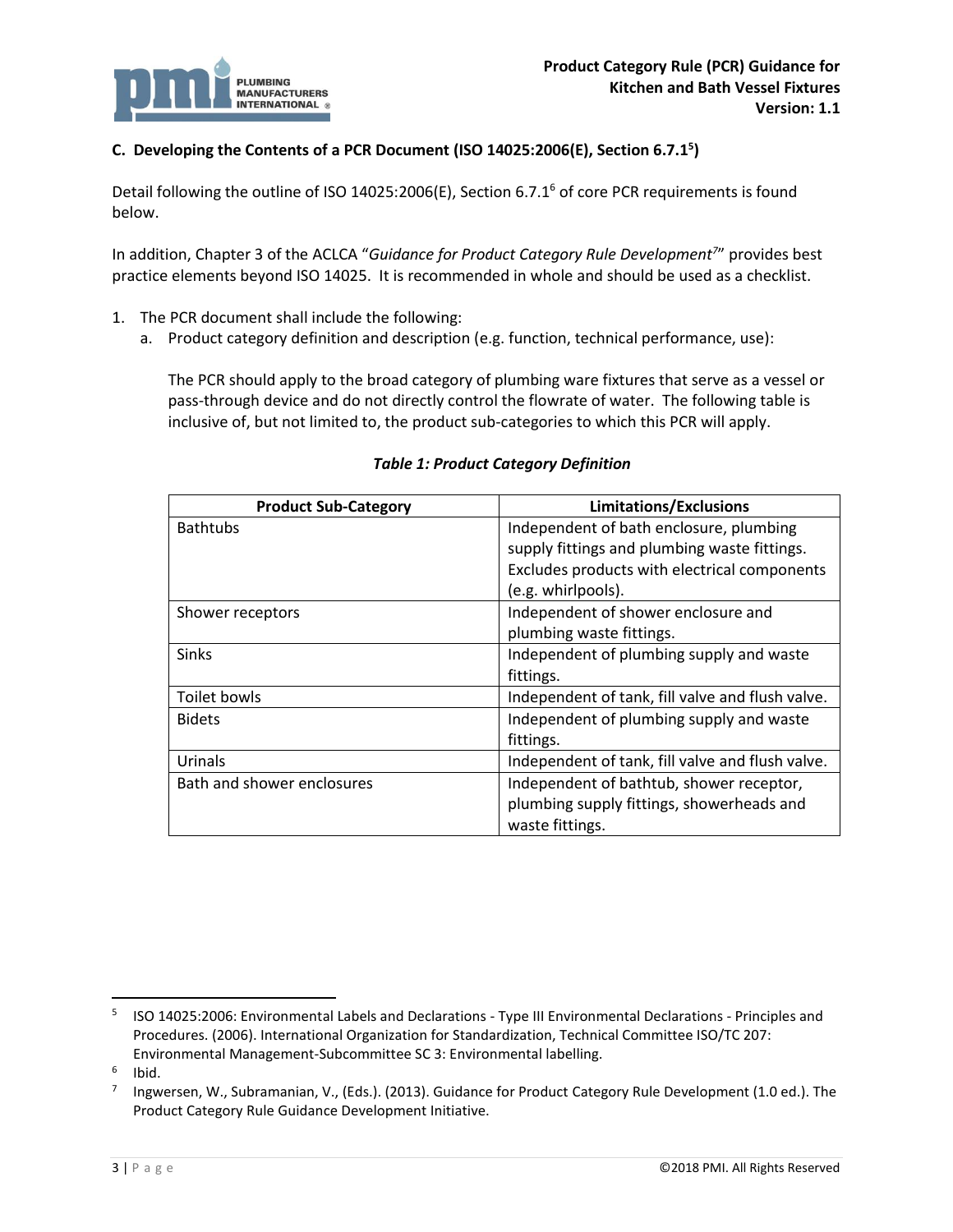

- <span id="page-6-0"></span>b. Goal and scope definition for the LCA of the product, including:
	- i. Functional unit:

| Table 2: Functional Unit by Product Sub-Category |  |  |  |
|--------------------------------------------------|--|--|--|
|--------------------------------------------------|--|--|--|

| <b>Product Sub-Category</b> | <b>Functional Unit and Differentiation</b>      |
|-----------------------------|-------------------------------------------------|
| <b>Bathtubs</b>             | Bathing vessel, further specified by footprint  |
|                             | area and volume.                                |
| Shower receptors            | Fixture that collects showering water and       |
|                             | routes to a drain, specified by footprint area. |
| Sinks                       | Vessel used for washing, bathing, and/or food   |
|                             | preparation; specified by footprint area,       |
|                             | volume, number of basins, and application       |
|                             | (e.g. kitchen, bathroom, utility,               |
|                             | bar/secondary).                                 |
| Toilet bowls                | Vessel used for urination or defecation.        |
| <b>Bidets</b>               | Bathroom fixture used for washing the           |
|                             | genital and perineal areas.                     |
| Urinals                     | Wall or floor-mounted fixture used for          |
|                             | urination.                                      |
| Bath and shower enclosures  | Wall-mounted, impermeable surface that          |
|                             | defines and contains the bathing or             |
|                             | showering area, specified by surface area.      |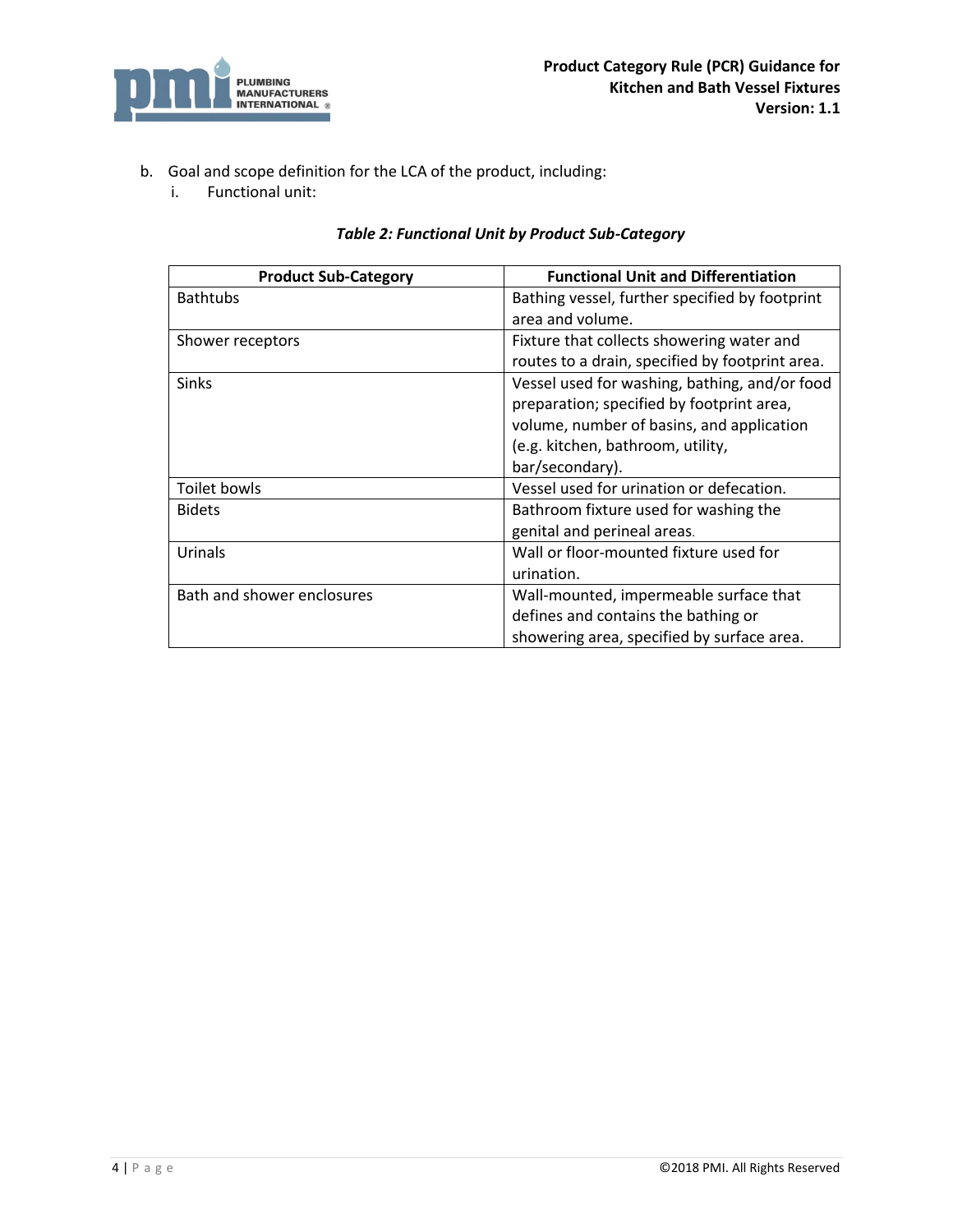

## <span id="page-7-0"></span>ii. System boundary:

#### *Table 3: System Boundary Specifications*

| <b>Boundary Item</b>                           | <b>Detail</b>                                    |
|------------------------------------------------|--------------------------------------------------|
| All product life cycle stages as defined by    | Express product impacts specific to each life    |
| EN15804.8                                      | cycle stage.                                     |
| Include product and associated packaging at    | Product comparisons are valid only if all        |
| point of sale.                                 | activities and materials required for end        |
| Include required accessories and installation  | consumer use are included.                       |
| materials.                                     |                                                  |
| Specify the expected product lifetime and      | Recommended justification: NAHB <sup>9</sup> and |
| justify.                                       | NACHI <sup>10</sup> documents. Generally, state  |
|                                                | expected lifetime by material type chosen for    |
|                                                | the application.                                 |
| Include maintenance items required to retain   | Product comparisons are valid only if all        |
| original product function throughout the       | activities and materials required for end        |
| specified useful life.                         | consumer use are included.                       |
| Include cleaning chemicals and frequency as    |                                                  |
| specified in Table 4, unless the product has a |                                                  |
| special feature that justifies a deviation.    |                                                  |

iii. Description of data:

Specify the product sub-category and functional unit, including differentiation (e.g. surface area, volume).

iv. Criteria for the inclusion of inputs and outputs:

The product contents included in the LCA (including associated packaging and required accessories/installation materials) must account for at least 99% of the materials by mass. In addition, at least 90% by mass of production aids (necessary production materials not directly included in the final product) for operations owned by the manufacturer must be included within input/output data.

v. Data quality requirements:

l

<sup>8</sup> EN150804:2012+A1:2013: Sustainability of Construction Works - Environmental Product Declarations - Core Rules for the Product Category of Construction Products. (2012). European Committee for Standardization.

<sup>9</sup> Jackson, J., (Ed). (2007). Study of Life Expectancy of Home Components. National Association of Home Builders/Bank of America Home Equity.

<sup>&</sup>lt;sup>10</sup> International Association of Certified Home Inspectors. (n.d.). InterNACHI's Standard Estimated Life Expectancy Chart for Homes. Retrieved October 1, 2015, from http://www.nachi.org/life-expectancy.htm.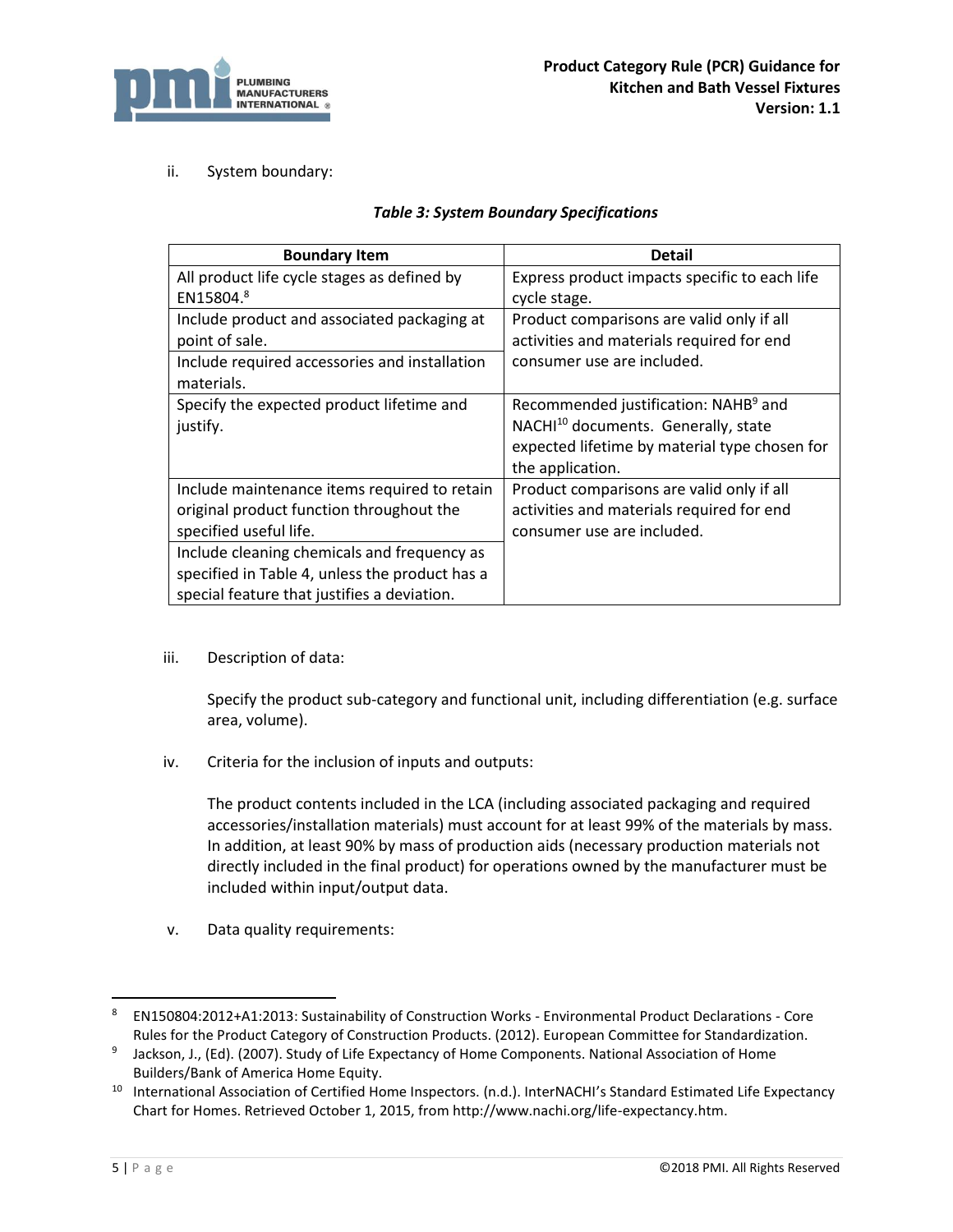

All processes owned by the manufacturer must be represented with data that is sourced from the manufacturer. Impacts from activities upstream (supply chain) and downstream (use/disposal) of the manufacturer must be sourced from publicly available attributional datasets assembled according to ISO/TS 14048<sup>11</sup>. It is preferable that a single dataset be agreed upon by stakeholders to eliminate variability in model results not related to actual impact differences between products.

vi. Units:

All results must be expressed in SI units.

- c. Inventory analysis, including
	- i. Data collection:

It is best practice to collect primary data in detail sufficient to allocate resource use and emissions to individual products. When products manufactured within an operation are uniform, a low level of detail (e.g. utility bills, waste manifests, and emission inventories) may be acceptable to assign impacts to products based on a simple product attribute such as mass or volume. However, when manufactured products have a high degree of variability in resource intensity, more detailed information must be gathered. For example, individual process equipment might be studied to more clearly understand the relationship between resource use and value added.

ii. Calculation procedures:

Calculation procedures are the bridge between data collection and flow allocation. Best practice involves relating resource use and emissions to a product attribute that is commonly measured and tracked, creating an intensity factor that may be applied within a model. For example, energy use may be expressed per machine cycle. The number of machine cycles necessary to create a specific product will dictate energy allocation for this process step.

iii. Allocation of material and energy flows and releases:

Mass allocation is required as a default, except when a manufacturer provides justification for why mass allocation isn't representative or practical and can demonstrate a more representative allocation method. One example might be a plating process where impacts per part are more dependent on surface area than mass. This deviation from the mass allocation rule must be explained and justified.

The "avoided burden" method of accounting for environmental impact at product end of life is not allowed, as it is not accurate from an impact accounting perspective.

<sup>11</sup> ISO 14048:2002(E): Environmental Management – Life Cycle Assessment – Data Document Format. (2002). International Organization for Standardization.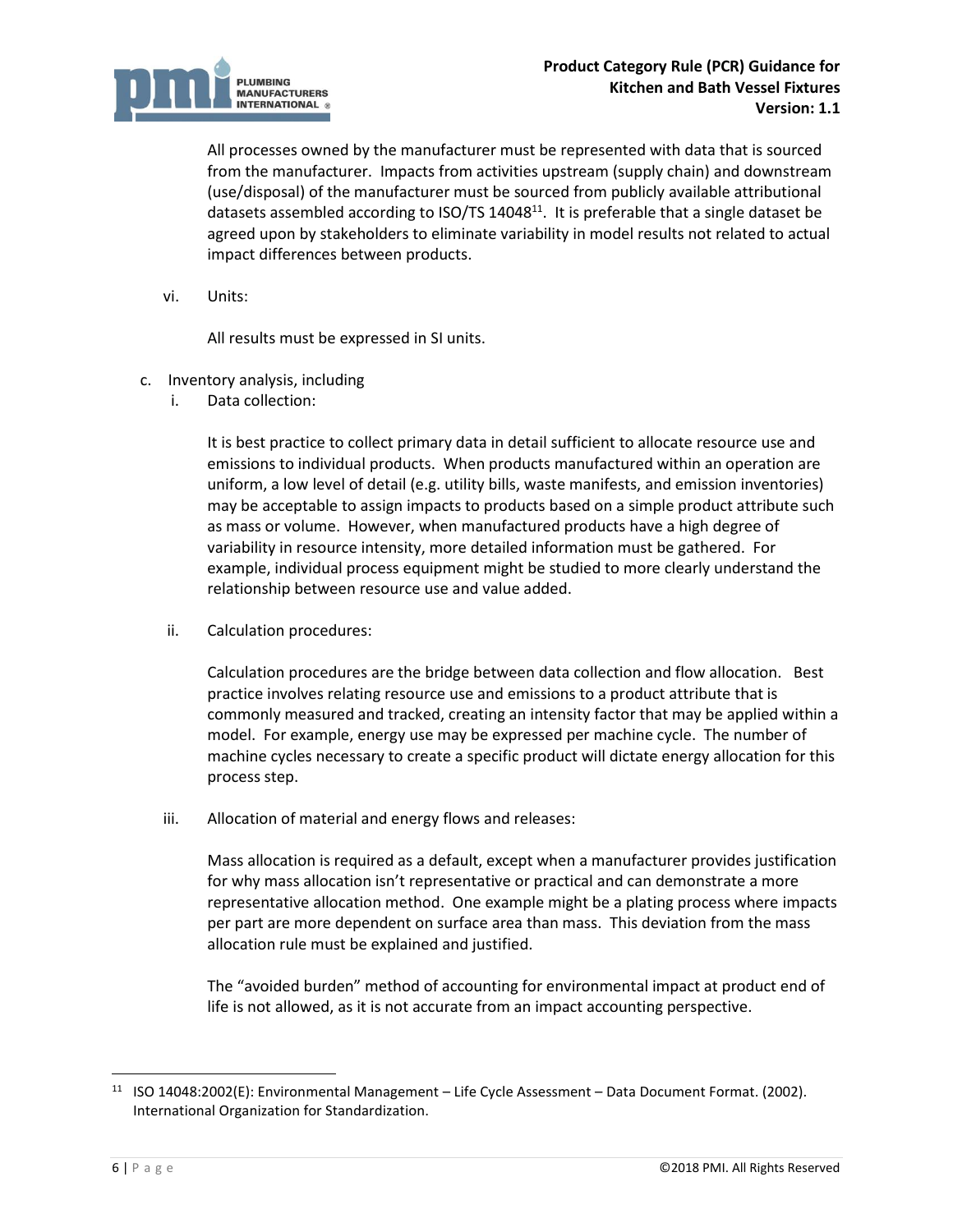

Avoided burden is a life cycle assessment (LCA) approach to allocating environmental burden in the presence of recycling or reuse, referring to the impact of virgin material production that is avoided using potentially recyclable material. When determining the overall environmental impact of a product, the product is given credit for its potential to become a recycled material and displace the need for virgin material.

Benefits of using recycled content are to be taken by the manufacturer at the beginning life cycle stages to recognize the impact reduction vs. use of virgin materials. The future benefit of manufacturing a recyclable product is not to be expressed by claiming credit for raw materials not extracted in the future.

d. Impact category selection and calculation rules:

Specify and justify the current global standard for impact category selection and choose both an internationally recognized and market-appropriate calculation method (e.g. TRACI2 from EPA in the US market).

e. Predetermined parameters for reporting LCA data (inventory data categories and impact category indicators):

Model parameters used to report product LCA data should support accurate assignment of flows (e.g. material, energy) to discrete product types. For example, if a product requires more machining than the average, machine time may be a relevant parameter.

In very few instances will strict mass allocation (assigning impacts to products based on mass alone) provide an accurate and actionable model output.

In addition to the LCA data reporting guidance in Section  $(C)(1)(d)$  above, resource use (primary energy, both renewable and non-renewable), hazardous and non-hazardous waste disposal, and mass of reusable and recyclable materials throughout the life cycle should be reported.

f. Requirements for provision of additional environmental information, including any methodological requirements (specifications for hazard and risk assessment):

None specified.

g. Materials and substances to be declared (information about product content, including specification of materials and substances that can adversely affect human health and/or the environment, in all stages of the life cycle):

Material designations may be generic to protect trade secrets. For example, CAS numbers of materials that make up 99% of the product by mass. The same level of detail should be applied to other flows (e.g. maintenance materials, cleaning products) except for production aids, which have a 90% mass threshold.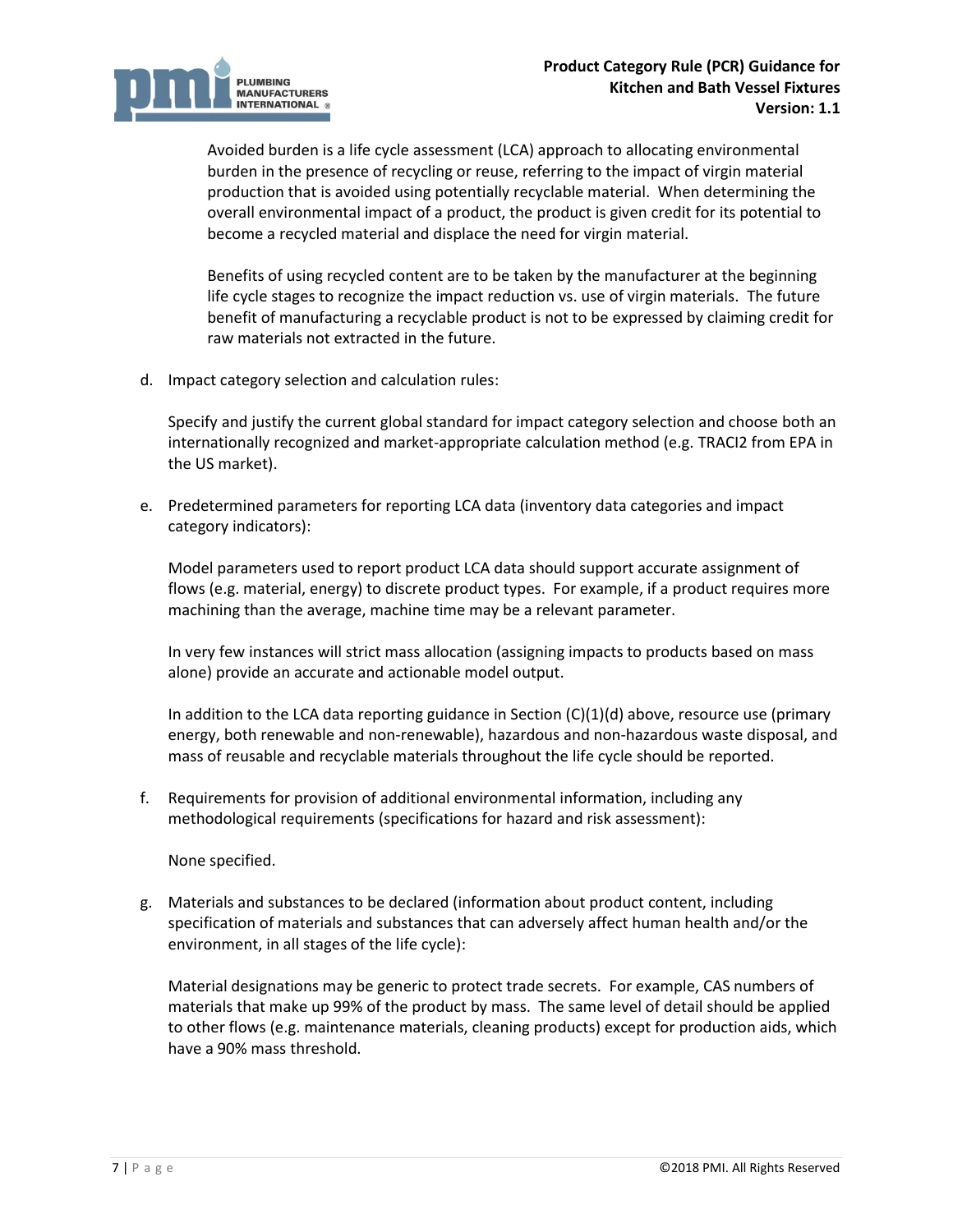

h. Instructions for producing the data required to develop the declaration (e.g. LCA, LCI, information modules and additional environmental information).

No additional instructions.

i. Instructions on the content and format of the Type III environmental declaration:

This guidance does not specify a template for the Type III environmental declaration. PMI does not believe this should be a function of the PCR. The format should be a choice of the manufacturer and Program Operator.

The PCR itself should be publicly accessible in the English language. Chapter 5 of the ACLCA "*Guidance for Product Category Rule Development<sup>12</sup>*" is recommended in whole to guide the publishing stage of a PCR.

j. Information on which stages are not considered, if the declaration is not based on an LCA covering all life cycle stages.

Inclusion of all life cycle stages as defined by EN15804 is strongly recommended to maintain consistency among EPDs for products delivering the same service. Exclusion of one or more life cycle stages must be justified. It is critical that LCA results be reported separately by life cycle stage to enable product comparisons by matching scope.

k. Period of validity:

It is recommended that the PCR continue without review and/or revision in accordance with the program operator's general program instructions, but not to exceed a period of 5 years.

2. Chapter 7, Section 3 of the ACLCA "*Guidance for Product Category Rule Development<sup>13</sup>*" includes a recommended list of fixed and flexible PCR content. A fixed structure is recommended whenever possible to promote comparison, but flexible components must be allowed to represent true differences due to product technology and other factors.

Assumptions related to general product use and maintenance are recommended to be fixed elements, unless otherwise justified. Product cleaning may be an especially impactful activity that in most cases will not be a differentiator between products in the same category, sub-category, and especially in the same material set.

The following table recommends cleaning assumptions by product sub-category, material, and residential or commercial application:

 $\overline{a}$ 

<sup>12</sup> Ingwersen, W., Subramanian, V., (Eds.). (2013). Guidance for Product Category Rule Development (1.0 ed.). The Product Category Rule Guidance Development Initiative.

 $13$  Ibid.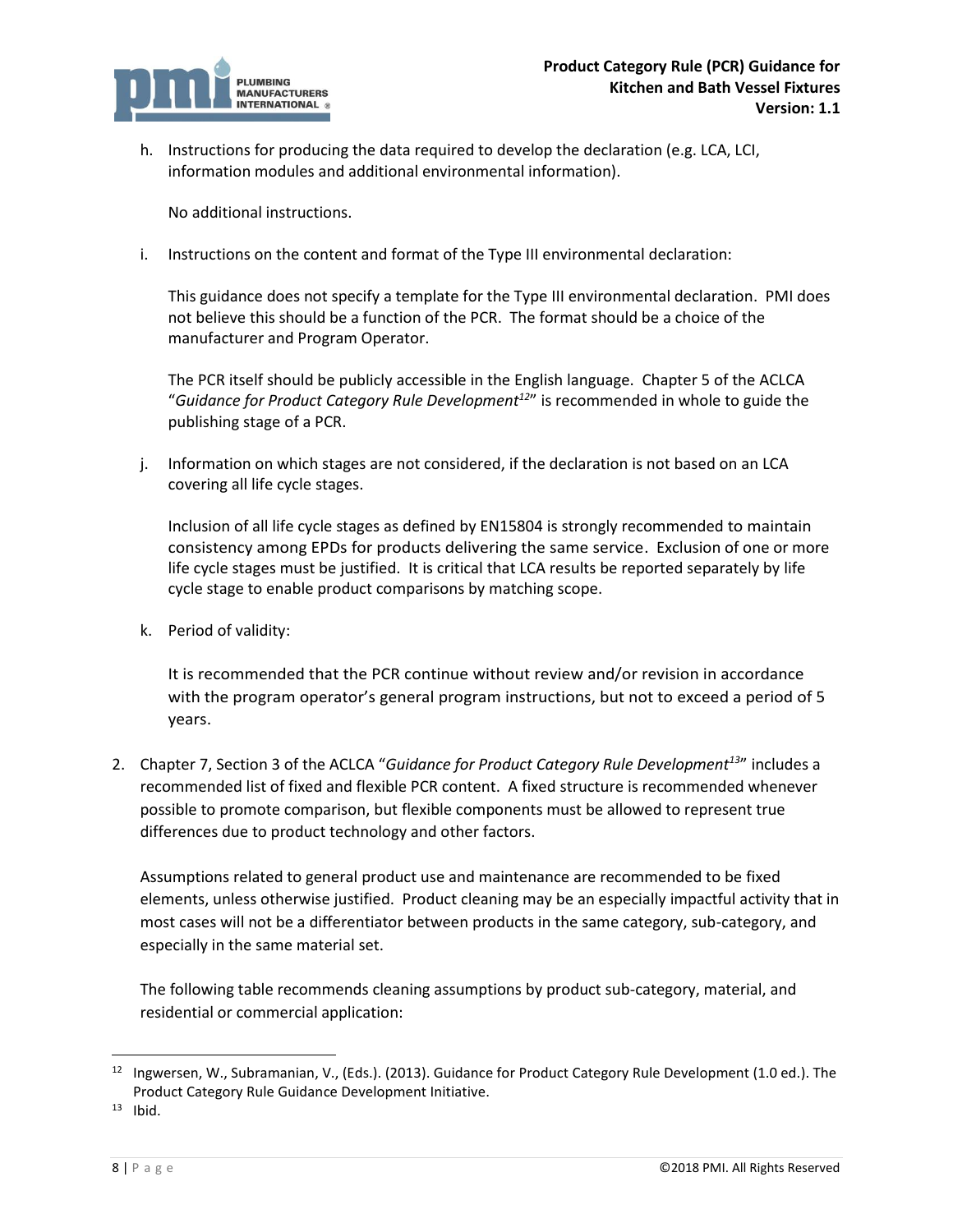

#### *Table 4: Product Cleaning Assumptions\**

<span id="page-11-0"></span>

| <b>Product Sub-Category</b>                | <b>Cleaning Product**</b>                  |
|--------------------------------------------|--------------------------------------------|
| Bathtub - standard size                    | 10 ml of 1% sodium lauryl sulfate solution |
| Bathtub - large size                       | 10 ml of 1% sodium lauryl sulfate solution |
| Shower receptors                           | 10 ml of 1% sodium lauryl sulfate solution |
| Bath and shower enclosures                 | 10 ml of 1% sodium lauryl sulfate solution |
| Kitchen sinks                              | 10 ml of 1% sodium lauryl sulfate solution |
| Lavatory (bathroom) sinks                  | 10 ml of 1% sodium lauryl sulfate solution |
| Toilet bowls (independent of tank or flush | 10 ml of 1% sodium lauryl sulfate solution |
| valve)                                     |                                            |
| Urinals (independent of flush valve)       | 10 ml of 1% sodium lauryl sulfate solution |

\*Cleaning Frequency: Residential installations are assumed to be cleaned weekly and Commercial installations are cleaned daily.

\*\*Include cleaning chemicals and frequency as specified in Table 4, unless the product has a special feature that justifies a deviation.

<span id="page-11-1"></span>Other items common to all products within this category that should be fixed:

#### *Table 5: Other Product Modeling Assumptions*

| Item                                       | <b>Assumption</b>                  |
|--------------------------------------------|------------------------------------|
| Product transport from point of purchase   | 500 km                             |
| to building site.                          | Diesel-powered truck/trailer       |
| Installation & de-construction procedures. | Manual (no operational energy use) |
| Product transport from building site to    | 100 km                             |
| waste processing.                          | Diesel-powered truck/trailer       |
| Percentage of recycling to landfilling.    | Based on EPA values for material   |

# <span id="page-11-2"></span>**D. General Declaration Content (ISO 14025:2006 (E), Section 7.2.1<sup>14</sup>)**

Detail following the outline of ISO 14025:2006(E), Section 7.2.1<sup>15</sup> of core Type III environmental declaration requirements is found below.

- 1. The Type III environmental declaration shall include the following:
	- a. Identification and description of the organization making the declaration.
	- b. Description of product:

 $15$  Ibid.

l

<sup>14</sup> ISO 14025:2006: Environmental Labels and Declarations - Type III Environmental Declarations - Principles and Procedures. (2006). International Organization for Standardization, Technical Committee ISO/TC 207: Environmental Management-Subcommittee SC 3: Environmental labelling.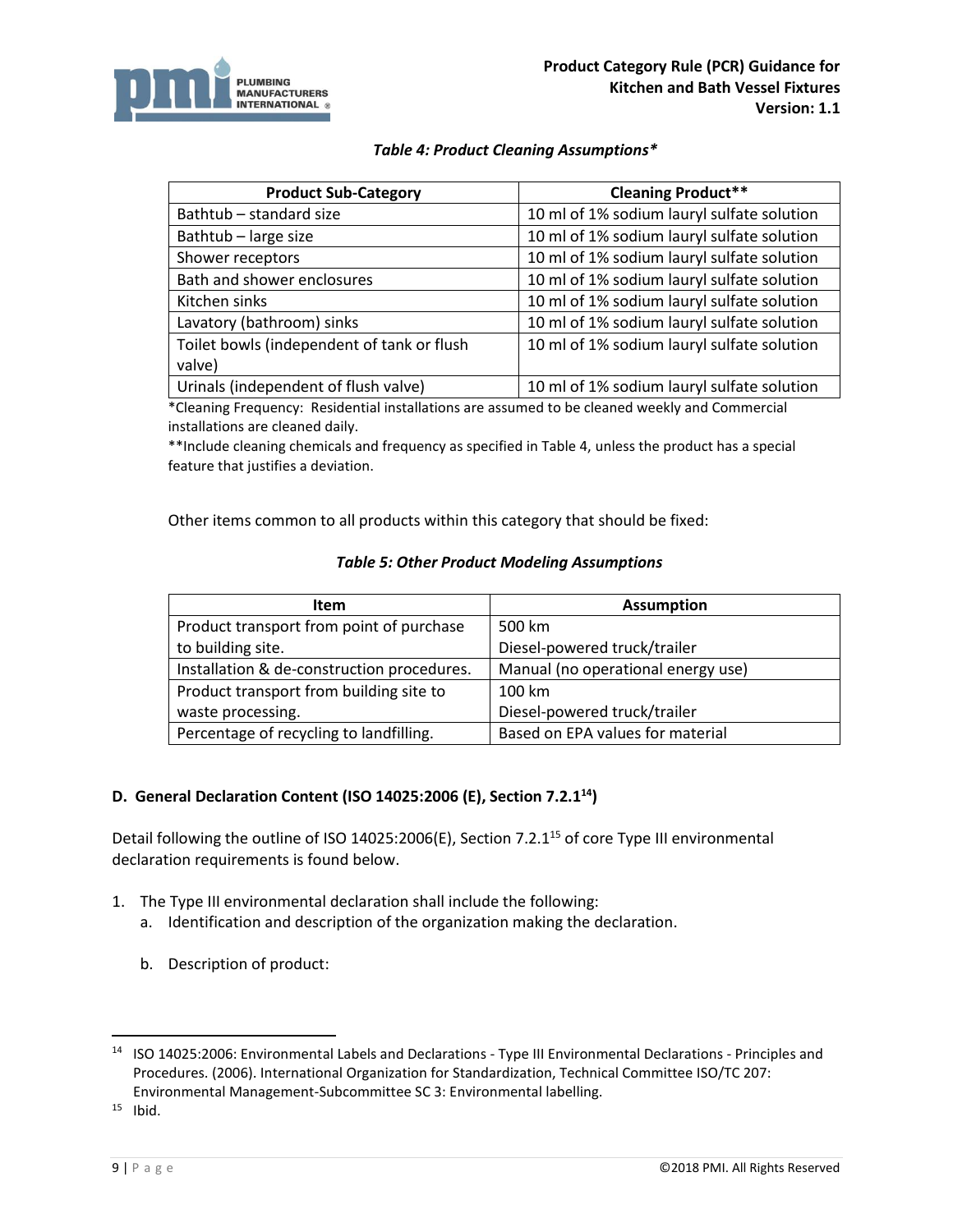

Specify the product sub-category of the declared product as detailed in Table 1. In addition, specify the functional unit and its detailed information as listed in Table 2. For example, a shower enclosure would include the surface area of wall coverage provided.

- c. Product identification (model number).
- d. Name of the program and program operator's address.
- e. PCR identification.
- f. Date of publication and period of validity.
- g. Data from LCA, LCI, or information modules.

A system description is recommended that demonstrates the life cycle stages considered, the source(s) of data utilized within each life cycle stage (e.g. LCA, LCI, information modules), and the cut-off criteria within each stage. Information may be presented via the use of tables, diagrams, flow charts, or other.

- h. Additional environmental information.
- i. Content declaration covering materials and substances to be declared (e.g. information about product content, including specification of materials and substances that can adversely affect human health and the environment, in all stages of the life cycle). With appropriate justification, this requirement does not apply to proprietary information relating to materials and substances covered by intellectual property rights.

Material designations may be generic to protect trade secrets. For example, CAS numbers of materials that make up 99% of the product by mass. The same level of detail should be applied to other flows (e.g. maintenance materials, cleaning products).

j. Information on what stages are not considered, if the declaration is not based on an LCA covering all life cycle stages.

Inclusion of all life cycle stages as defined by EN15804 is strongly recommended. If exclusion of a life cycle stage is properly justified, it is critical that LCA results be reported separately by life cycle stage to enable product comparisons by matching scope.

k. Statement that environmental declarations from different programs may not be comparable. Page 55 of the ACLCA "*Guidance for Product Category Rule Development<sup>16</sup>*" provides a checklist of all elements considered necessary for product comparability. It is recommended that this checklist be included in the declaration, along with a statement that all line items must be checked for a product comparison to be possible.

<sup>&</sup>lt;sup>16</sup> Ingwersen, W., Subramanian, V., (Eds.). (2013). Guidance for Product Category Rule Development (1.0 ed.). The Product Category Rule Guidance Development Initiative.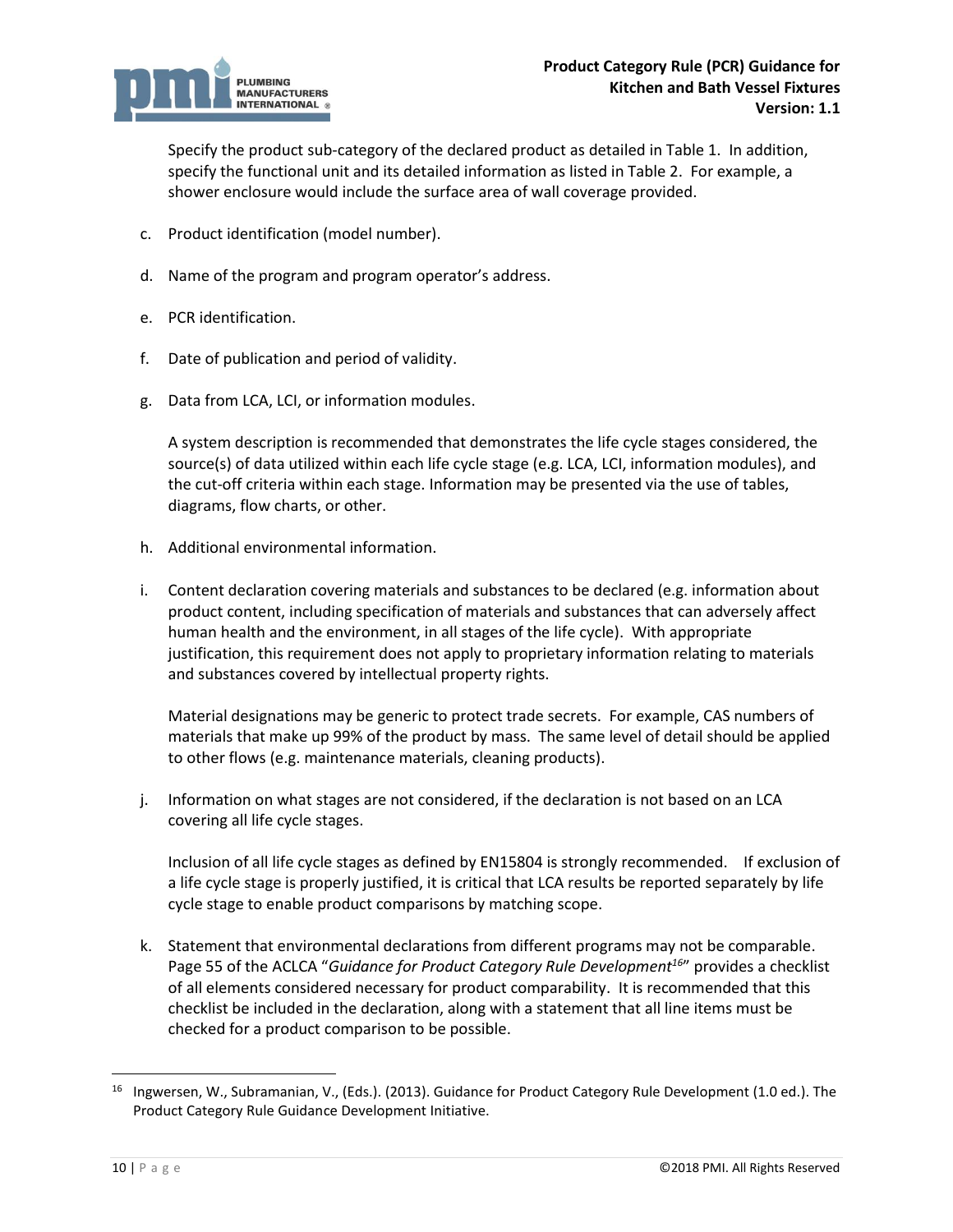

l. Information on where explanatory material may be obtained.

# <span id="page-13-0"></span>**E. Type III Environmental Declarations Based on Information Modules (ISO 14025:2006(E), Section 7.2.5 17)**

Type III environmental declarations for one or more life cycle stages may be prepared using information modules. (Definition: compilation of data to be used as a basis for a Type III environmental declaration, covering a unit process or a combination of unit processes that are a part of the life cycle of a product.)

Information modules may be combined to obtain an LCA covering all life cycle stages on which to base a Type III environmental declaration for a product under the following conditions:

1. The information modules for all stages of the life cycle and for all parts of the product are combined.

Only manufacturer-specific data, and not general information module data, may be used to represent manufacturer-owned operations.

2. All requirements of ISO  $14040^{18}$  are fulfilled.

In addition to fulfilling the LCA requirements of the ISO 14040<sup>19</sup>, Section (C)(1)(c) of this guidance document should be followed for quality, representative LCI data for manufacturer-owned operations.

3. The PCR of the product category are satisfied.

Component and material suppliers should provide information, when available, about use and the endof-life stages.

If the information modules combined in a Type III environmental declaration do not cover the life cycle of the product, then the omissions shall be stated. It is highly recommended that the entire life cycle of the product be included in the declaration.

If relevant aspects and impacts of the life cycle are not included in the information modules, the Type III environmental declaration shall be supported with relevant additional environmental information and the omissions shall be justified.

<sup>17</sup> ISO 14025:2006: Environmental Labels and Declarations - Type III Environmental Declarations - Principles and Procedures. (2006). International Organization for Standardization, Technical Committee ISO/TC 207: Environmental Management-Subcommittee SC 3: Environmental labelling.

<sup>18</sup> ISO 14040:2006: Environmental Management – Life Cycle Assessment – Principles and Framework. (2006). International Organization for Standardization, Technical Committee ISO/TC 207, Environmental management, Subcommittee SC 5, Life cycle assessment.

 $19$  Ibid.